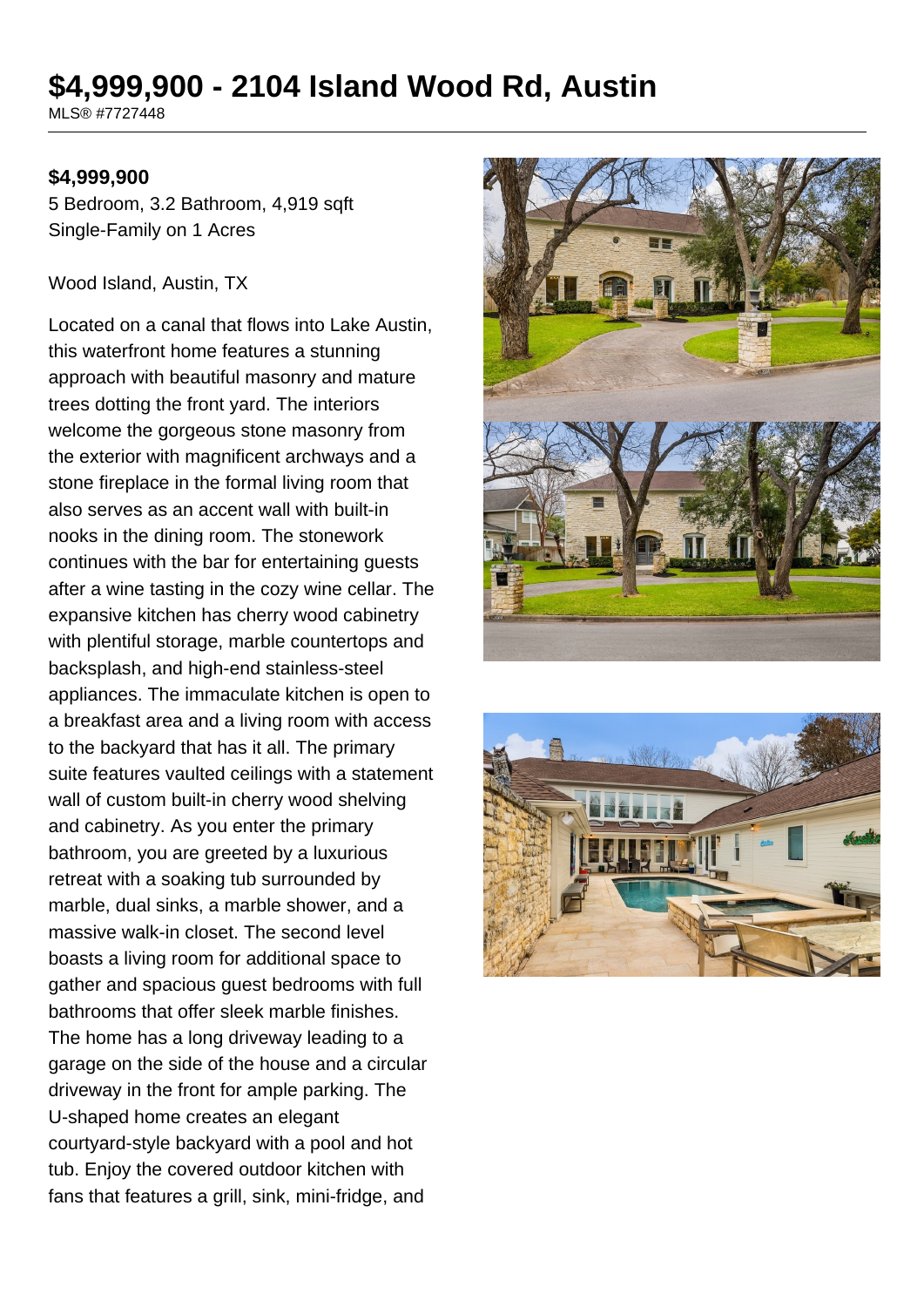a dishwasher. The large outdoor fireplace is a focal point of the backyard and features a Brazilian barbeque behind it, ideal for cool Texas nights hosting family and friends poolside. Take advantage of the property's private covered boat/jet ski slip. This home is less than 25 minutes from downtown Austin and 15 minutes from Austin Country Club and the shops and restaurants at the Hill Country Galleria.

24 Hour Advanced Showing Notice.

Built in 1985

# **Essential Information**

| MLS@#             | 7727448                        |
|-------------------|--------------------------------|
| Price             | \$4,999,900                    |
| <b>Bedrooms</b>   | 5                              |
| <b>Bathrooms</b>  | 3.2                            |
| Square Footage    | 4,919                          |
| Acres             | 0.74                           |
| <b>Year Built</b> | 1985                           |
| <b>Type</b>       | Single-Family                  |
| Sub-Type          | <b>Single Family Residence</b> |
| <b>Status</b>     | Active                         |
| Days on Market    | 89                             |

## **Water Feature/View**

| View          | Lake, Water, Lake Austin |
|---------------|--------------------------|
| Is Waterfront | Yes                      |

# **Community Information**

| <b>Address</b> | 2104 Island Wood Rd |
|----------------|---------------------|
| Area           | 8W                  |
| Subdivision    | Wood Island         |
| City           | Austin              |
| County         | Travis              |
| <b>State</b>   | <b>TX</b>           |
| Zip Code       | 78733               |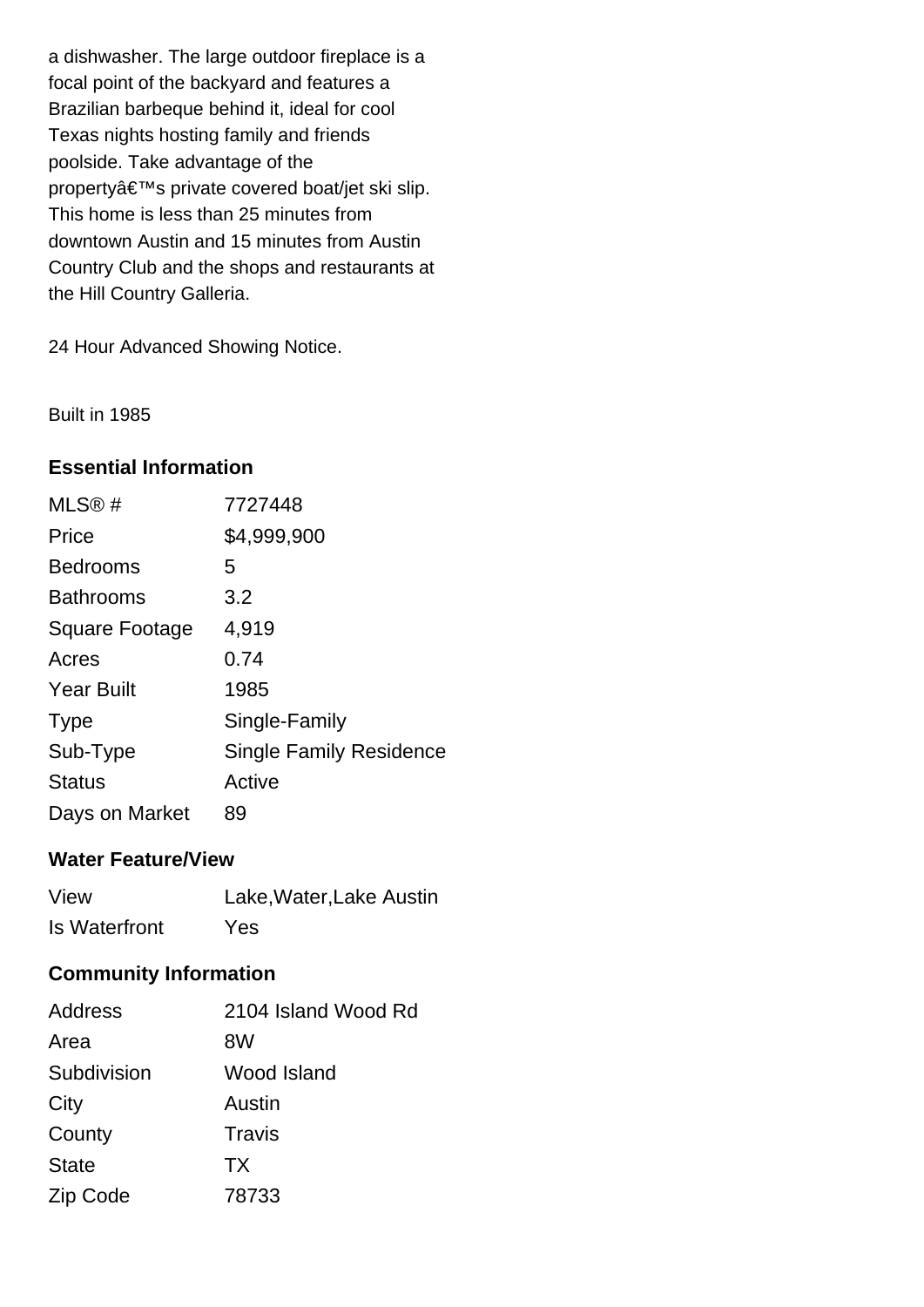# **Amenities**

| <b>Utilities</b>  | Electricity Connected, Sewer Connected, Water Connected, Propane                                                                                                                                                            |  |
|-------------------|-----------------------------------------------------------------------------------------------------------------------------------------------------------------------------------------------------------------------------|--|
| <b>Features</b>   | Lake                                                                                                                                                                                                                        |  |
| Parking           | Attached, Garage, Circular Driveway, Driveway, Garage Faces Rear                                                                                                                                                            |  |
| # of Garages      | $\overline{2}$                                                                                                                                                                                                              |  |
| Garages           | Garage Door Opener                                                                                                                                                                                                          |  |
| <b>Interior</b>   |                                                                                                                                                                                                                             |  |
| <b>Interior</b>   | Carpet, Wood, Marble, Stone                                                                                                                                                                                                 |  |
| Appliances        | Dishwasher, Disposal, Microwave, Built-In Gas Range,<br>Built-In<br>Refrigerator, Cooktop, Electric Water Heater, Exhaust Fan, Oven,<br>Stainless Steel Appliance(s), Trash Compactor, Water Softener, Wine<br>Refrigerator |  |
| Heating           | Central, Fireplace(s)                                                                                                                                                                                                       |  |
| # of Fireplaces   | 2                                                                                                                                                                                                                           |  |
| <b>Fireplaces</b> | Living Room, Outside, Stone, Wood Burning                                                                                                                                                                                   |  |
| # of Stories      | $\overline{2}$                                                                                                                                                                                                              |  |
| <b>Stories</b>    | Two                                                                                                                                                                                                                         |  |

# **Exterior**

|                 | Exterior Features Barbecue, Boat Slip, Exterior Steps, Outdoor Grill, Rain Gutters |
|-----------------|------------------------------------------------------------------------------------|
| Lot Description | Back Yard, Landscaped, Sprinklers Automatic, Trees Large Size, Views               |
| Roof            | Shingle, Wood                                                                      |
| Construction    | Brick, Masonry, Stone                                                              |
| Foundation      | Slab                                                                               |

# **School Information**

| <b>District</b> | Eanes ISD           |
|-----------------|---------------------|
| Elementary      | <b>Barton Creek</b> |
| Middle          | <b>West Ridge</b>   |
| High            | Westlake            |

# **Additional Information**

| Date Listed                    | March 3rd, 2022 |
|--------------------------------|-----------------|
| <b>HOA Fees</b>                | 1600            |
| <b>HOA Fees Freq.</b> Annually |                 |

The information being provided is for consumers' personal, non-commercial use and may not be used for any purpose other than to identify prospective properties consumers may be interested in purchasing. Based on information from the Austin Board of REALTORS® (alternatively, from ACTRIS) from June 30th, 2022 at 5:46am CDT. Neither the Board nor ACTRIS guarantees or is in any way responsible for its accuracy. The Austin Board of REALTORS®, ACTRIS and their